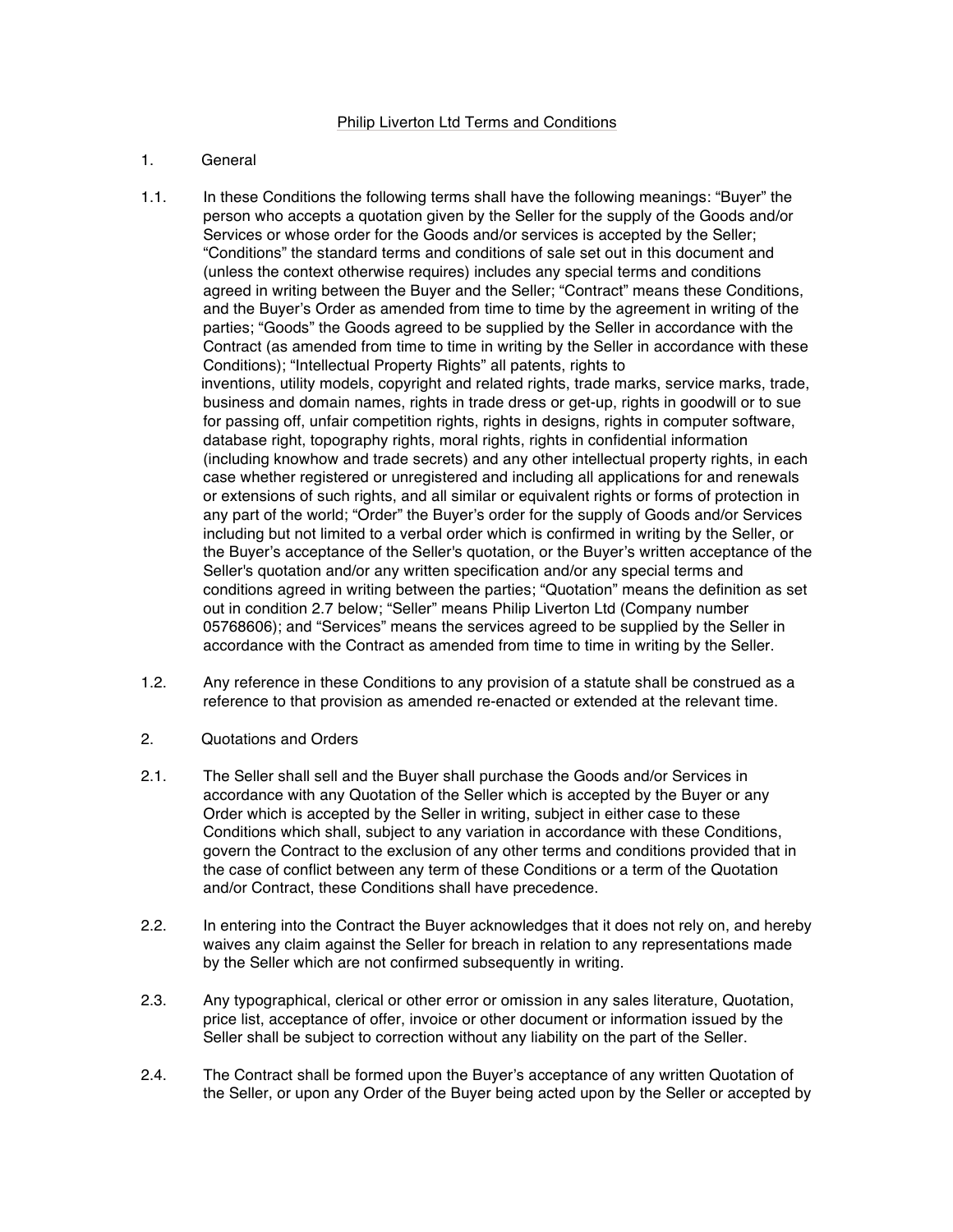the Seller in writing.

- 2.5. The Contract constitutes the entire agreement between the parties. The Buyer acknowledges that it has not relied on any statement, promise or representation made or given by or on behalf of the Seller which is not set out in the Contract.
- 2.6. Any samples, drawings, descriptive matter or advertising issued by the Seller and any descriptions of the Goods or illustrations or descriptions of the Services issued or published to set out those Services and/or Goods so described (whether in this Contract or elsewhere) shall not form part of the Contract or have any contractual force unless otherwise agreed in writing by the Seller.
- 2.8. No Order which has been accepted by the Seller may be cancelled by the Buyer except with the agreement in writing of the Seller. Notwithstanding the Seller's agreement to the cancellation, the Buyer shall fully indemnify the Seller in the event of cancellation, in full against any or all losses (including consequential loss and loss of profit), costs (including the cost of all labour and materials used and including the cost of cancellation of any third party orders placed by the Seller in order to fulfil the contract, transportation and warehousing costs), damages, charges and expenses incurred by the Seller as a result of such cancellation.
- 2.7. A Quotation is an offer by the Seller conditional upon the Seller approving the Buyer's credit and therefore shall not be capable of forming a contract binding upon the Seller until such time as the credit worthiness of the Buyer has been
- 2.9. The Seller reserves the right to subcontract any Order or part of any Order without giving notice to the Buyer.
- 2.10. The Buyer may only request a change to an Order in writing, and for the avoidance of doubt the Seller is under no obligation to accept such change request. In the event that changes to an Order are agreed to by the Seller, such changes will be subject to charges for all costs occasioned by such change(s), and the Seller will be under no obligation to implement said changes unless and until the Buyer agrees to pay such additional costs in writing.
- 2.11. No Quotation is valid unless in writing.
- 2.12. To the extent that the Goods are to be manufactured in accordance with a Goods Specification supplied by the Buyer, the Buyer shall indemnify the Seller against all liabilities, costs, expenses, damages and losses (including any direct, indirect or consequential losses, loss of profit, loss of reputation and all interest, penalties and legal and other reasonable professional costs and expenses) suffered or incurred by the Seller in connection with any claim made against the Seller for actual or alleged infringement of a third party's intellectual property rights arising out of or in connection with the Seller's use of the Goods Specification. This condition shall survive termination of the Contract.
- 3. The Goods / Services
- 3.1. The Seller shall not be liable if such Goods being a component part or parts are not suitable for use with other parts purchased by the Buyer from persons other than the Seller or if such parts do not together perform in the manner required by the Buyer, or if the Goods are not used and/or applied by the Buyer as directed by the Seller.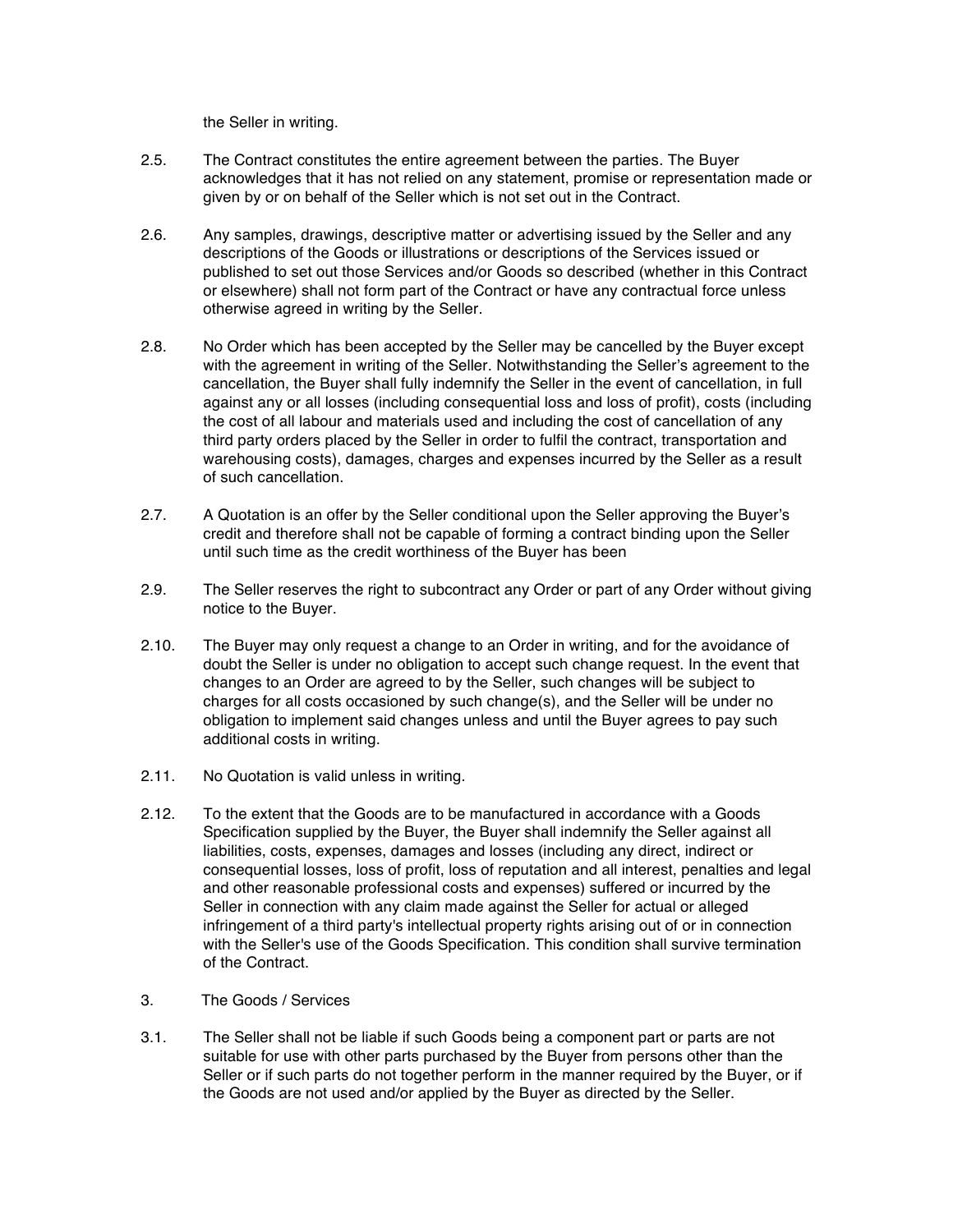- 3.2. The Buyer shall be responsible to the Seller for ensuring the accuracy of the terms of any Order (including any applicable specification) and for giving the Seller any necessary information relating to the Goods and/or Services within a sufficient time to enable the Seller to perform the Contract in accordance with its terms.
- 3.3. The quantity, quality and description of and any specification for the Goods and/or Services shall be those set out in the Order (to the extent accepted and/or amended by the Seller in accordance with the terms of condition 2.4 above).
- 3.4. If the Goods are to be manufactured or any process is to be applied to the Goods by the Seller or on behalf of the Seller in accordance with the Order, the Buyer shall fully indemnify the Seller against all loss, damages, costs and expenses awarded against or incurred by the Seller in connection with or paid or agreed to be paid by the Seller in settlement of any claim for any infringement of any patent, copyright, design, trade mark or other intellectual property rights of any other person which results from the Seller's use of the Buyer's specification.
- 3.5. The Seller reserves the right to make any changes to the Order for the Goods and/or Services which are required to conform with any applicable safety or other statutory requirements or, where the Goods and/or Services are to be suppliedto the Seller's specification which do not materially affect their quality or performance.
- 3.6. All drawings, designs, specifications and other information provided by the Seller are confidential and all rights of copyright ownership and other intellectual property rights in respect of them shall remain vested in the Seller and shall not pass to the Buyer.
- 4. Prices and Terms of Payment
- 4.1. The price of the Goods and/or Services shall be the price(s) as set out in the Seller's Quotation and valid for 30 calendar days, subject to revision in writing thereafter. All prices quoted by the Seller shall be exclusive of the current rate of value added tax (which shall also be paid by the Buyer).
- 4.2. The Seller reserves the right to: a) increase its fee rates for the charges for the Services; and b) increase the price of the Goods, by giving 7 calendar days' notice to the Buyer at any time before delivery, to reflect any increase in the cost of the Goods to the Seller that is due to: any factor beyond the control of the Seller (including foreign exchange fluctuations, increases in taxes and duties, and increases in labour, materials and other manufacturing costs); any request by the Buyer to change the delivery date(s), quantities or types of Goods ordered, or the Order; or any delay caused by any instructions of the Buyer in respect of the Goods or failure of the Buyer to give the Seller adequate or accurate information or instructions in respect of the Goods.
- 4.3. In respect of Goods, the Seller shall invoice the Buyer on or at any time after completion of delivery. In respect of Services, the Seller shall invoice the Buyer on completion of the Services or monthly, whichever is the soonest.
- 4.4. The price of the Goods is exclusive of delivery, insurance and the costs associated with fitting or erecting the Goods supplied unless otherwise agreed in writing by the Seller.
- 4.5. Payment must be made by the Buyer within 30 calendar days of the date of the Seller's invoice (unless otherwise agreed). Time for payment shall be of the essence of each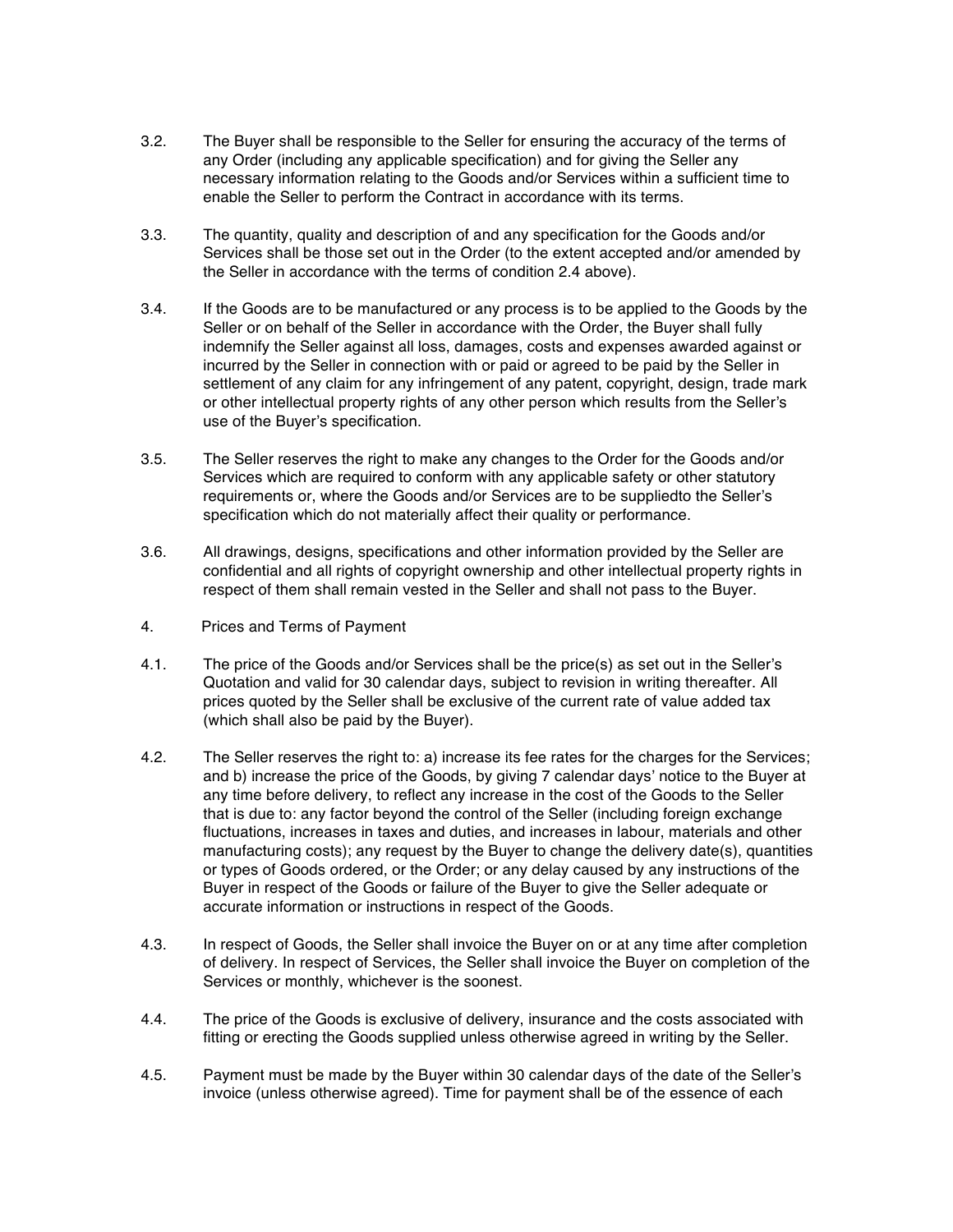Contract.

- 4.6. The Seller shall be entitled to withhold supply of any further Services or, delivery of any further Goods (or any further delivery in the case of a delivery effected in instalments) in the event of the Buyer's non-payment in full in respect of the same. The Seller may, without limiting its other rights or remedies, set-off any amount owing to it by the Buyer (in respect of any outstanding account) against any amount payable by the Seller to the Buyer.
- 4.7. In the event Goods and/or Services are made available to the Buyer in time for the agreed supply date, but the Buyer instructs the Seller in writing to delay actual supply, then the Seller will accept such instruction on the strict condition that the invoice of the Seller (or any portion of the invoice as specified by the Seller) shall become immediately due and payable by the Buyer, and that furthermore, the Seller will have the option to render a storage charge and be indemnified in respect of all and any associated costs in respect of any Goods which need to remain in the care of the Seller until the date of supply which in any event shall be no later than 3 calendar months. Thereafter the Contract shall be automatically terminated unless otherwise agreed in writing. The Buyer will remain liable to the Seller for all and any outstanding costs.
- 4.8. The Buyer shall pay all amounts due under the Contract in full without any deduction or withholding except as required by law and the Buyer shall not be entitled to assert any credit, set-off or counterclaim against the Seller in order to justify withholding payment of any such amount in whole or in part.
- 4.9. The Seller shall have a lien on any property of the Buyer in his possession for any sum due to the Seller.
- 4.10. In accordance with condition 113 of the Housing, Grants, Construction and Regeneration Act 1996, the Seller does not accept payment to it being conditional upon the Buyer receiving payment from a third party.
- 4.11. Without limiting any other right or remedy of the Seller, if the Buyer fails to make any payment due to the Seller under the Contract by the due date for payment, the Seller shall have the right to charge interest on the overdue amount at the rate of 4% per annum above the then current base rate of the Bank of England, accruing on a daily basis from the due date of such payment until the date of actual payment of the overdue amount, whether before or after judgement, and compounding quarterly.
- 5. Delivery / Supply
- 5.1. Delivery of the Goods/Services shall be made in accordance with the terms of the Order within normal working hours. Delivery of the Goods may also be made by the Buyer collecting the Goods at the Seller's premises at any agreed time after the Seller has notified the Buyer that the Goods are ready for collection or, if some other place for delivery is agreed by the Seller, by the Seller delivering the Goods to that place.
- 5.2. Any dates quoted for delivery of the Goods and/or supply of the Services are approximate only and time for delivery of the Goods and/or supply of the Services shall not be of the essence. Goods and/or Services may be delivered by the Seller in advance of the quoted delivery date upon giving reasonable notice to the Buyer. The date(s) for delivery shall only commence upon full and final information from the Buyer and the approval of the Seller's information in writing by the Buyer.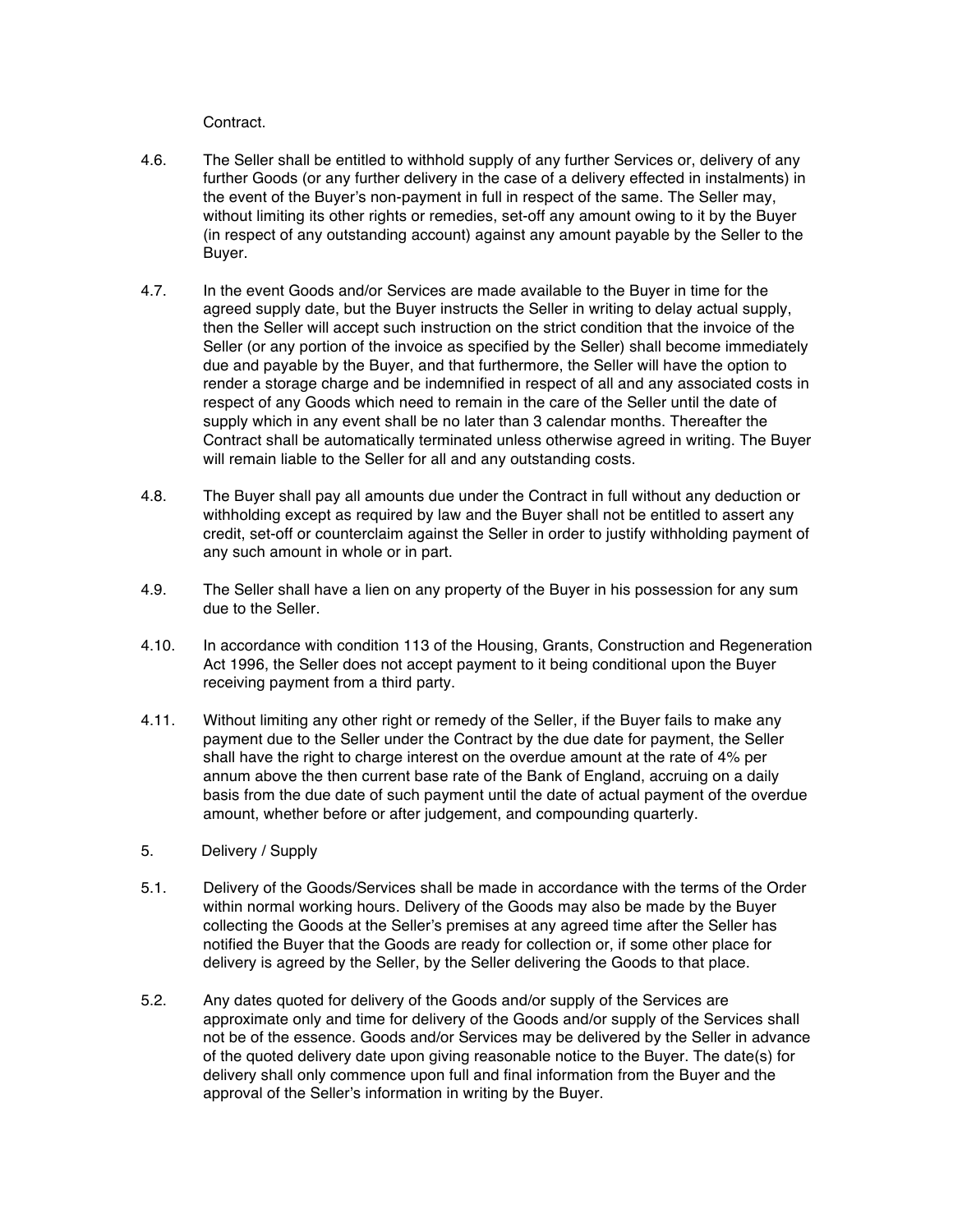- 5.3. The Seller may deliver the Goods by instalments which shall be invoiced and paid for separately (unless otherwise agreed by the Seller). Each instalment shall constitute a separate Contract and failure by the Seller to deliver any one or more of the instalments in accordance with these Conditions or any claim by the Buyer in respect of any one or more instalments shall not entitle the Buyer to treat the related series of Contracts as a whole as repudiated, or to cancel any other instalment.
- 5.4. If the Seller fails to deliver the Goods and/or supply the Services for any reason other than any cause beyond the Seller's reasonable control or an act or omission of the Buyer, the Seller's liability shall be limited to the excess (if any) of the reasonable cost to the Buyer (in the cheapest available market) of similar Goods and/or Services to replace those not supplied over the price of the Goods and/or Services.
- 5.5. If the Buyer fails to take delivery of the Goods after 3 calendar days or fails to give the Seller adequate delivery instructions at the time stated for delivery then, without prejudice to any other right or remedy available to the Seller, the Seller may store the Goods until actual delivery and charge the Buyer for the reasonable costs (including insurance) of storage.
- 5.6. The Seller shall use reasonable endeavours to meet the time for delivery of Goods and/or supply of Services but shall not be liable for delay caused by the following events:
- 5.6.1 the Seller not having received from the Buyer (or if appropriate from any third party) in due time any necessary instructions, information, calculations, drawings, details and/or parts;
- 5.6.2 the Seller's inability for reasons beyond his control to secure such Goods or materials or services as is essential to meet the requirements of the Buyer.
- 5.7. The Seller shall not be liable to the Buyer for delay in any event in the following circumstances:
- 5.7.1. if the Buyer is entitled to any extension of time for completion of any works pursuant to any contract the Buyer has with a third party;
- 5.7.2. if the Buyer would have been delayed in his performance of any other contract in any event due to the act or omission of any other person.
- 5.8. The Buyer shall not return any Goods to the Seller without the Seller's prior written authorisation. In any event any such return shall be made at the sole risk and expense of the Buyer. The Seller shall always be entitled to payment for these Goods in accordance with theses Conditions.
- 5.9. In these Conditions "Incoterms" means the international rules for the interpretation of trade terms of the International Chamber of Commerce as in force at the date when the Contract is made. Unless the context otherwise requires, any term or expression which is defined in or given a particular meaning by the provisions of Incoterms shall have the same meaning in these Conditions, but if there is any conflict between the provisions of Incoterms and these Conditions, the latter shall prevail.
- 5.10. Where the Goods are supplied for export from the United Kingdom, the provision of conditions 5.9 to 5.13 shall (subject to any special terms agreed in writing between the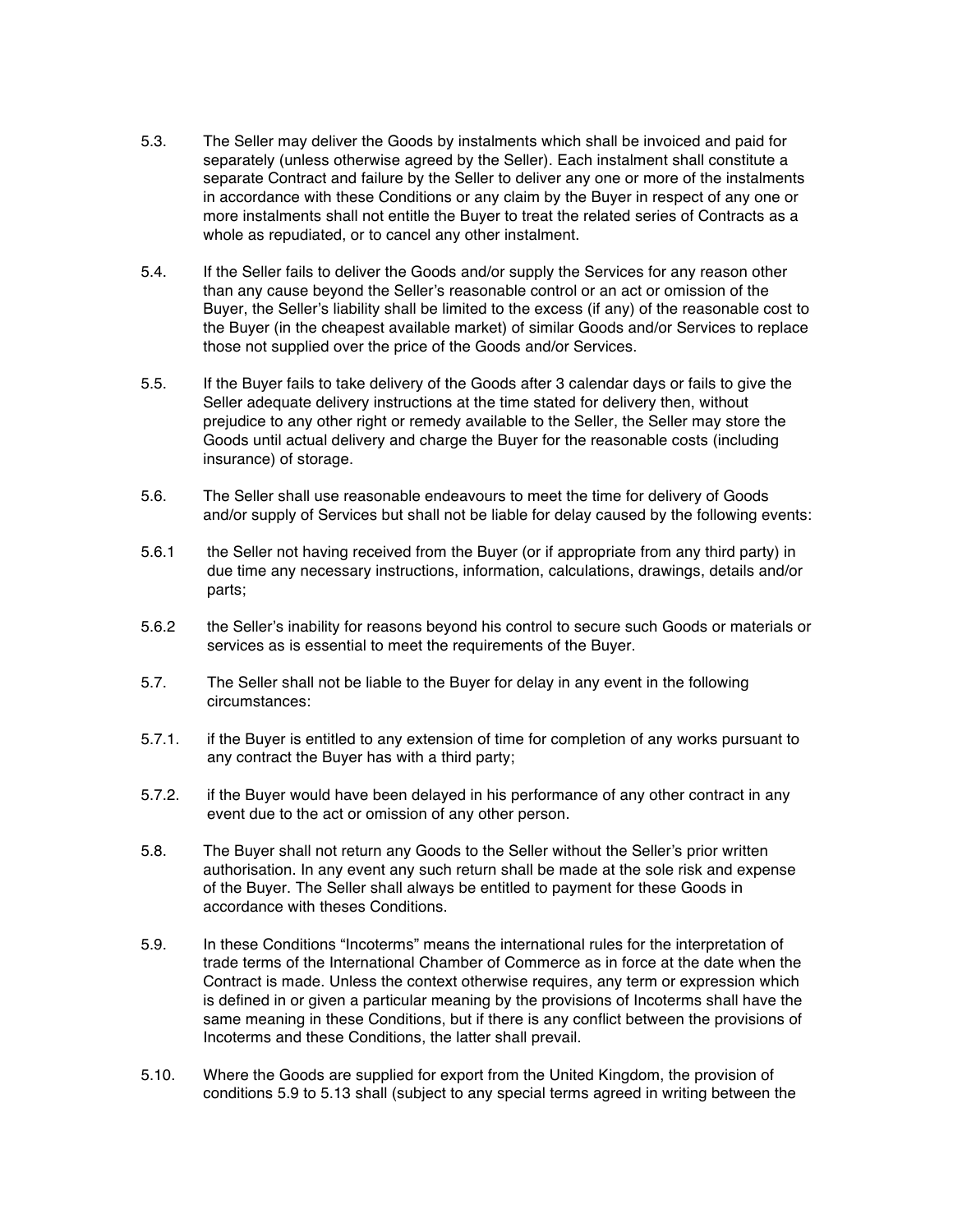Buyer and the Seller) apply notwithstanding any other provision of these Conditions.

- 5.11. The Buyer shall be responsible for complying with any legislation or regulations governing the importation of the Goods into the country of destination and for the payment of any duties thereon.
- 5.12. Unless otherwise agreed in writing between the Buyer and the Seller, the Goods shall be delivered ex works (therefore not including package, loading, transport, delivery, unloading, insurance) and the Seller shall be under no obligation to give notice under section 32(3) of the Sale of Goods Act 1979.
- 5.13. The Buyer shall be responsible for arranging inspection of the Goods at the Seller's premises if required before shipment. The Seller shall have no liability for any claim in respect of any defect in the Goods which would have been apparent on inspection and/or which is detected and/or made after shipment, or in respect of any damage occasioned during transit.
- 5.14. For the avoidance of doubt the Seller shall have no liability whatsoever on collection of the Goods by the Buyer or their servants or agents.
- 6. Risk and Property
- 6.1. The risk in the Goods shall pass to the Buyer either:
- 6.1.1. at the time when the Goods have been delivered to the Buyer in accordance with condition 5 above; or
- 6.1.2. within 3 calendar days of the date of notification by the Seller to the Buyer that the Goods are ready for collection, whichever is the earlier.
- 6.2. Prior to the Buyer collecting the Goods, the Seller may at his absolute discretion store the Goods anywhere at the Buyer's risk and expense.
- 6.3. Notwithstanding delivery and the passing of risk in the Goods or any other provision of these Conditions, title in the Goods shall not pass to the Buyer until the Seller has received payment in full (in cash or cleared funds).
- 6.4. Until such time as title in the Goods passes to the Buyer the Buyer shall hold the Goods as the Seller's fiduciary agent and bailee and shall keep the Goods separate from these of the Buyer and third parties and stored in dry and clean conditions and insured and identified as the Seller's property.
- 6.5. If Goods supplied by the Seller whether in their original state or mixed or processed or otherwise are sold by the Buyer prior to any payment of any monies due from the Buyer to the Seller the monies received by the Buyer shall be received by him in trust for the Seller to the extent of the Buyer's indebtedness to the Seller and shall without prejudice to any other claim or right of the Seller against the Buyer be paid over to the Seller forthwith upon receipt by the Buyer.
- 6.6. Until such time as title in the Goods passes to the Buyer (and provided the Goods are still in existence and have not been resold), the Seller shall be entitled at any time to require the Buyer to deliver up the Goods to the Seller and, if the Buyer fails to do so forthwith, to enter upon any premises of the Buyer or any third party where the Goods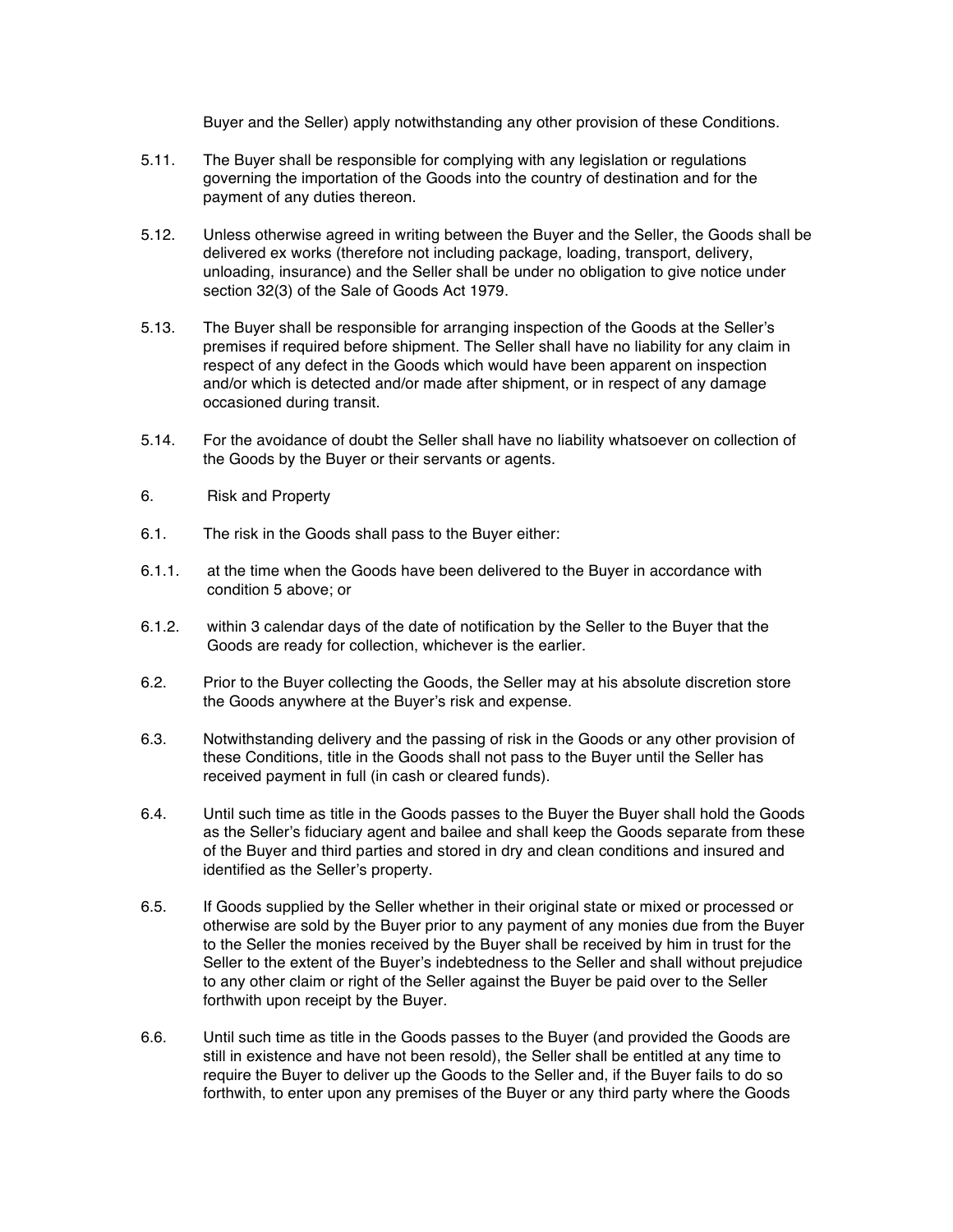are stored and repossess the Goods.

## 7. Warranties

- 7.1. Every description or specification of the Goods and, if any, the Services, is given in good faith but all warranties, conditions and other terms implied by statute or common law as to the description of the Goods and/or Services or otherwise, are, to the fullest extent permitted by law excluded, and for the avoidance of doubt, the sale of the Goods and/or Services is not a sale by description.
- 7.2. The Seller warrants to the Buyer that, in respect of Goods manufactured by it, the Goods will conform with the Order at the time of delivery and will be free from material defects in design, material and workmanship for the period of 12 calendar months from the delivery date noted in the Order, irrespective of whether the Buyer takes delivery of the Goods and/or Services on the delivery date (provided such delay in taking delivery is not caused by an act or omission of the Seller as set out in condition 5.4 above).
- 7.3. The Seller warrants that the Services (if any) will be supplied with reasonable skill and care.
- 7.4. Save as set out above, any conditions or warranties (whether express or implied by statute, common law or arising from conduct or a previous course of dealing or trade, custom or usage) as to the quality or fitness of the Goods and/or Services for any particular purpose, even if that purpose is made known expressly or by implication to the Seller, are hereby expressly excluded.
- 7.5. Subject to condition 7.6, if the Buyer gives notice in writing within 1 calendar month of the date of delivery (as set out in the relevant Order), or, where the defect or failure was not apparent on reasonable inspection, within a reasonable time after discovery of the defect or failure (but in any event within 3 calendar months of the date of delivery as set out in the relevant Order), that some or all of the Goods (and/or Services as appropriate) do not comply with the warranties set out in condition 7.2 or 7.3, and:
- 7.5.1. the Seller is given a reasonable opportunity of examining such Goods and/or Services; and
- 7.5.2. the Buyer (if asked to do so by the Seller) returns such Goods to the Seller's place of business at the Buyer's cost; then the Seller shall, at its option, repair or replace the defective Goods (or re-supply the Services, as the case may be) free of charge or at the Seller's sole discretion, refund to the Buyer the price of the Goods and/or Services (or a proportionate part of the price), but the Seller shall have no further liability to the Buyer.
- 7.6. The Seller shall not be liable for the Goods' failure to comply with the warranty in condition 7.2, if:
- 7.6.1. the Buyer makes any further use of such Goods after giving a notice in accordance with condition 7.5; or
- 7.6.2. the defect arises because the Buyer failed to follow the Seller's oral or written instructions as to the storage, installation, commissioning, use or maintenance of the Goods or (if there are none) good trade practice; or
- 7.6.3. the defect arises as a result of the Seller following any drawing, design or specification supplied by the Buyer as part of the Order or otherwise; or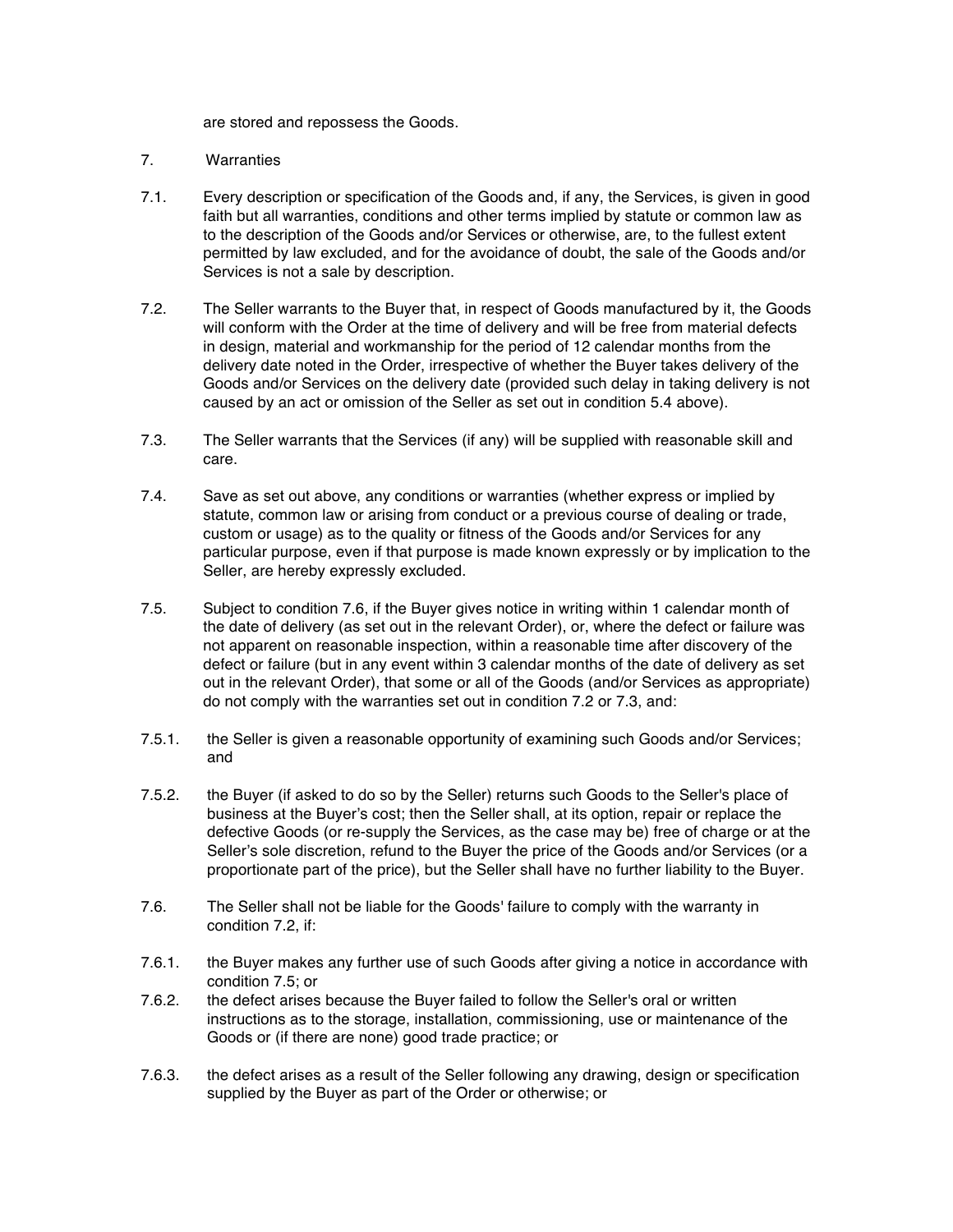- 7.6.4. the Buyer alters or repairs such Goods without the written consent of the Seller; or
- 7.6.5. the defect arises as a result of fair wear and tear, wilful damage, negligence, or abnormal working conditions; or
- 7.6.6. the Goods differ from the Order as a result of changes made to ensure they comply with applicable statutory or regulatory standards; then, except as provided in this condition 7, the Seller shall have no liability to the Buyer in respect of the Goods' failure to comply with the warranty set out in condition 7.2.
- 7.7. The terms of these Conditions shall apply in full to any repaired or replacement Goods supplied by the Seller.
- 8. Liabilities
- 8.1. This condition sets out the entire financial liability of the Seller (including any liability for the acts or omissions of its respective employees, agents and sub-contractors) to the Buyer in respect of: a) any breach of these Conditions however arising; b) any use made by the Buyer of the Goods and/or Services or any part of them; and c) any representation, statement or tortious act or omission (including negligence) arising under or in connection with these Conditions.
- 8.2. Nothing in these Conditions shall limit or exclude the Seller's liability for death or personal injury resulting from negligence, or fraud or fraudulent misrepresentation.
- 8.3. Notwithstanding anything to the contrary contained in these Conditions, the Seller's total liability arising under or in connection with these Conditions, whether arising in contract, tort (including negligence) or restitution, or for breach of statutory duty or misrepresentation, or otherwise, shall in all circumstances be capped at the value of current insurances held by the Seller or the cost of the Goods and/or Services received and/or due to be received by the Buyer under the relevant Order, whichever is lower.
- 8.4. Subject to condition 8.1.1 the Seller shall not, under any circumstances whatever be liable to the Buyer, whether in contract, tort (including negligence) or restitution, or for breach of statutory duty or misrepresentation, or otherwise, for any:

loss of profit; or loss of goodwill; or loss of business; or loss of business opportunity; or loss of anticipated saving; or loss or corruption of data or information; or special, indirect orb consequential damage or loss suffered by the Buyer that arises under or in connection with these Conditions.

- 8.5. Any claim which the Buyer intends to make against the Seller shall be made within 3 calendar months of the date of supply of the Goods and/or the date of commencement of the Services. No claim made after the expiry of such period shall be valid.
- 8.6. Subject to clause 8.3 and without prejudice to any other exclusion or limitation of liability, damages, loss, expense or costs, the liability of the Seller for any claim or claims under the terms and conditions shall be limited to such a sum as it would be just and equitable for the Seller to pay having regard to the extent of their responsibility for the loss or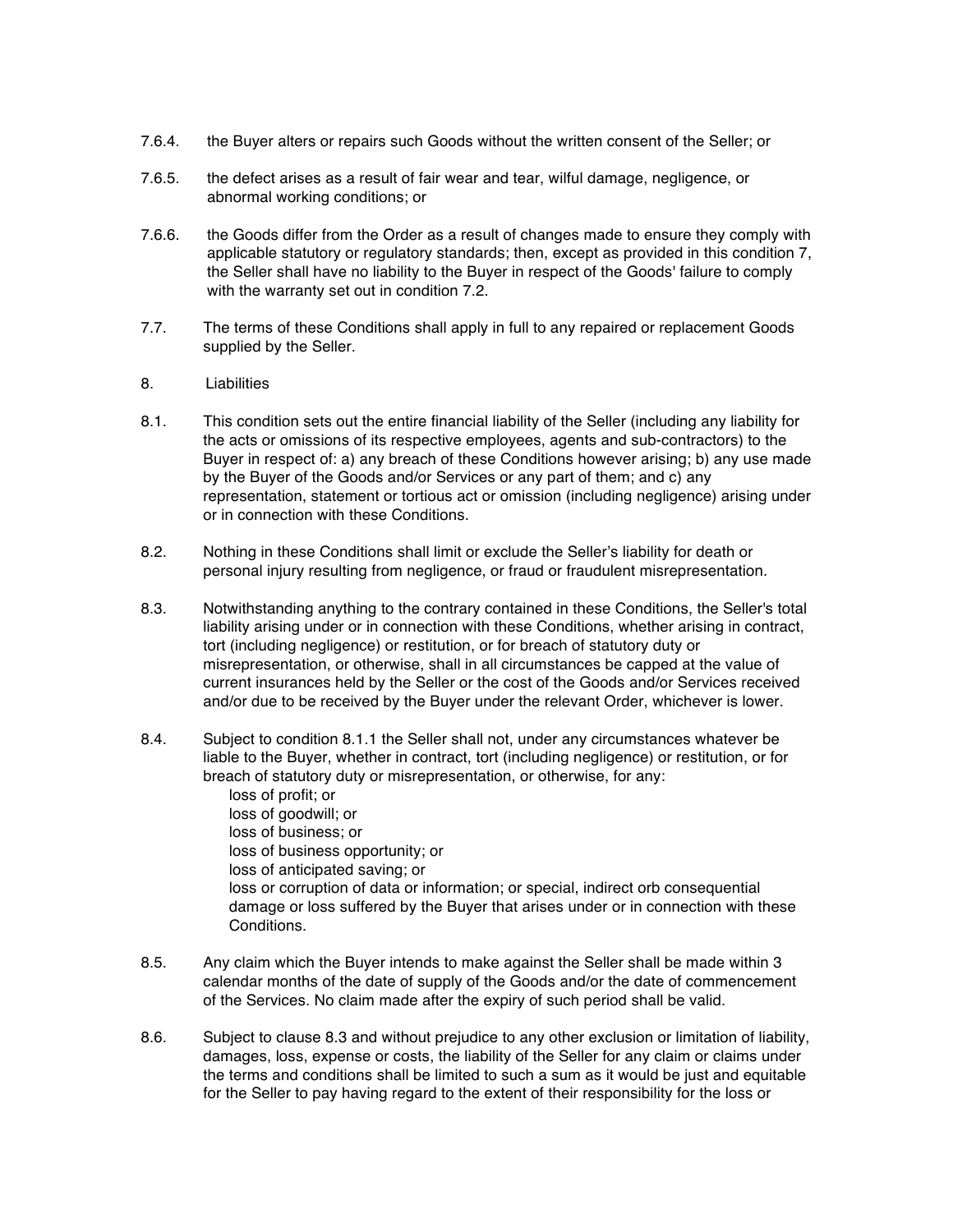damage giving rise to such claim or claims ("the loss and damage") and on the assumption that:

- a) All other consultants, contractors, sub-contractors, suppliers, project managers or advisers engaged in connection with the relevant project shall have provided contractual undertakings on terms no less onerous than those set out in the terms and conditions in respect of the carrying out of their obligations; and
- b) There are no exclusions of, or limitations of liability nor joint insurance nor co-insurance provisions between the Buyer and any other party referred to in this condition 8.8.5 and any such other party who is responsible to any extent for the loss and damage is contractually liable to the Buyer for the loss and damage; and
- c) All such other consultants, contractors, sub-contractors, suppliers, project managers or advisers have paid to the Buyer such a sum as it would be just and equitable for them to pay having regard to the extent of their responsibility for the loss and damage.
- 8.7. Further and notwithstanding anything to the contrary contained in the terms and conditions and without prejudice to any provision in the terms and conditions whereby liability is excluded or limited to a lesser amount, the liability of the Seller under or in connection with the terms and conditions whether in contract or in tort, in negligence, for breach of statutory duty or otherwise for any claim shall not exceed the amount, if any, recoverable by the Seller by way of indemnity against the claim in question under product liability Insurance taken out by the Seller.
- 9. Intellectual Property Rights
- 9.1. All designs drawings specifications and information supplied to the Buyer whether directly or indirectly are confidential.
- 9.2. All Intellectual Property Rights in or arising out of or in connection with the Good and/or Services shall be owned by the Seller.
- 9.3. The Buyer acknowledges that, in respect of any third party Intellectual Property Rights in the Goods and/or Services, the Buyer's use of any such Intellectual Property Rights is conditional on the Seller obtaining a written licence from the relevant licensor on such terms as will entitle the Seller to license such rights to the Buyer.
- 9.4. All designs, drawings, specifications, and information used and/or supplied to the Buyer in the course of the Contractremain the exclusive property of the Seller.
- 10. Termination
- 10.1. The Seller may terminate the Contract without liability to the Buyer by giving notice to the Buyer at any time if: the Buyer breaches any material term of this Contract and (if such breach is remediable) fails to remedy that breach within 14 calendar days after receipt of notice in writing of the breach; the Buyer makes any voluntary arrangement with its creditors (within the meaning of the Insolvency Act 1986) or becomes bankrupt or becomes subject to an administration order or goes into liquidation (otherwise than for the purpose of amalgamation or reconstruction); or an encumbrancer takes possession, or a receiver is appointed, of any of the property or assets of the Buyer; or the Buyer ceases, or threatens to cease, to carry on business; or any similar or analogous event occurs in any jurisdiction; or the Seller reasonably apprehends that any of the foregoing events is about to occur in relation to the Buyer and notifies the Buyer in writing.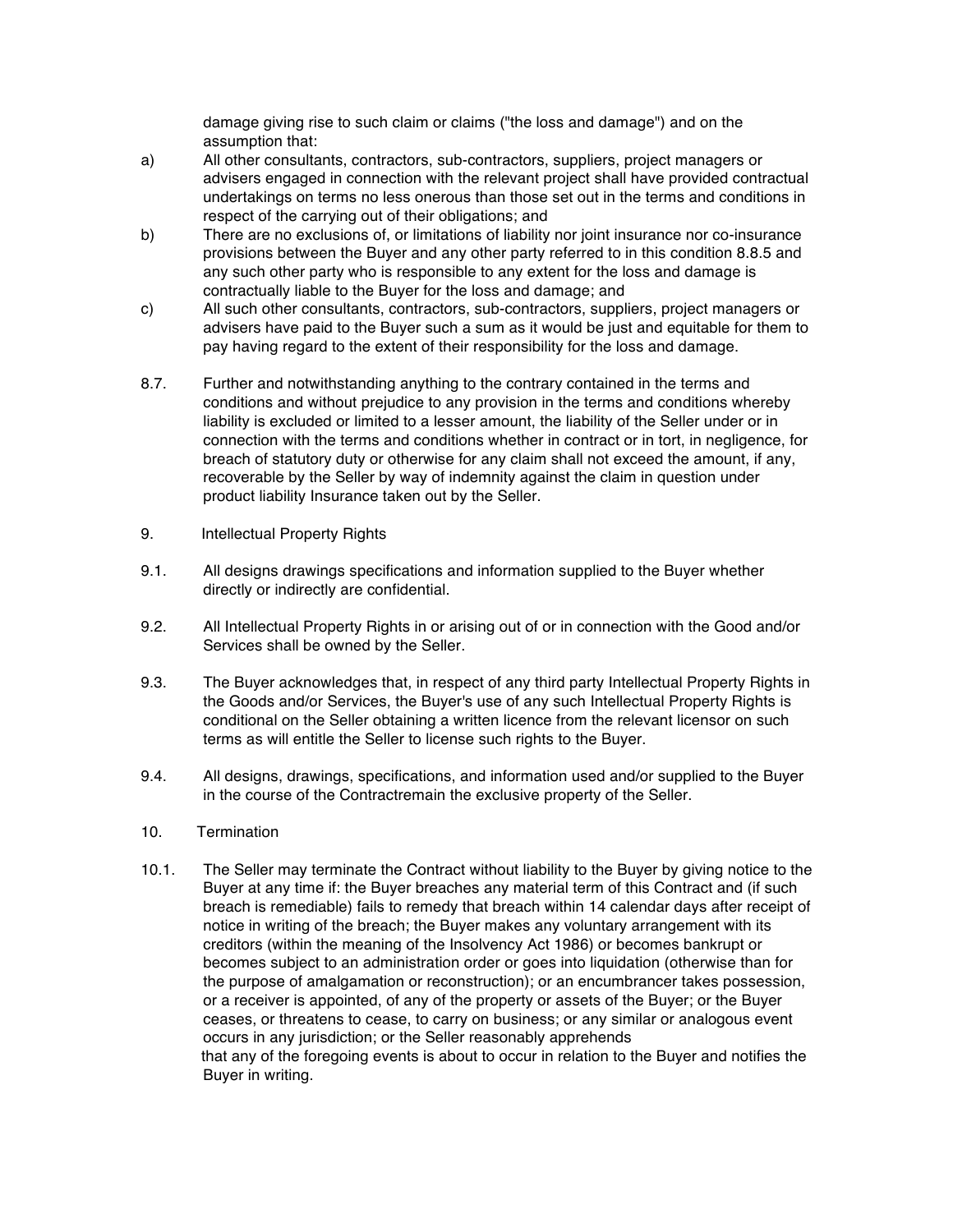- 10.2. Without limiting its other rights or remedies, the Seller may terminate the Contract:
- 10.2.1. by giving the Buyer 14 calendar days' written notice;
- 10.2.2. with immediate effect by giving written notice to the Buyer if the Buyer fails to pay any amount due under this Contract on the due date for payment.
- 10.3. Without limiting its other rights or remedies, the Seller shall have the right to suspend the supply of Services or all further deliveries of Goods under the Contract or any other contract between the Buyer and the Seller if:
- 10.3.1. the Buyer fails to make pay any amount due under the Contract (or any other contract) on the due date for payment;or
- 10.3.2. the Buyer becomes subject to any of the events listed under condition 10.1 or the Seller reasonably believes that the Buyer is about to become subject to any of them.
- 11. Consequences of Termination
- 11.1. On termination of a Contract for any reason:
- 11.1.1. The Buyer shall immediately pay to the Seller all of the Seller's outstanding unpaid invoices and interest and, in respect of Services supplied but for which no invoice has yet been submitted, the Seller shall submit an invoice, which shall be payable by the Buyer immediately on receipt;
- 11.1.2. The accrued rights and remedies of the Seller as at termination shall not be affected, including the right to claim damages in respect of any breach of the Contract which existed at or before the date of termination or expiry; and
- 11.1.3. conditions which expressly or by implication have effect after termination shall continue in full force and effect.
- 12. Disputes
- 12.1. As a condition precedent to any dispute or difference being decided by the Courts, the Seller and Buyer agree to attempt amicable settlement by embarking upon an Alternative Dispute Resolution (ADR) procedure as agreed or recommended by the Centre for Dispute Resolution London.
- 12.2. It is mutually agreed ADR can take place before Court proceedings or concurrently with Court proceedings.
- 13. General
- 13.1. In the event that performance of any part of the Contract is affected by any unforeseen circumstances whatsoever or any cause beyond the Seller's reasonable control the Seller may delay suspend or terminate performance of the Contract or any part thereof. The Seller shall be under no liability whatsoever for any loss or damage arising in any way out of such delay suspension or termination of the Contract or any part thereof.
- 13.2. No failure or delay by a party to exercise any right or remedy provided under these Conditions by law shall constitute a waiver of that or any other right or remedy, nor shall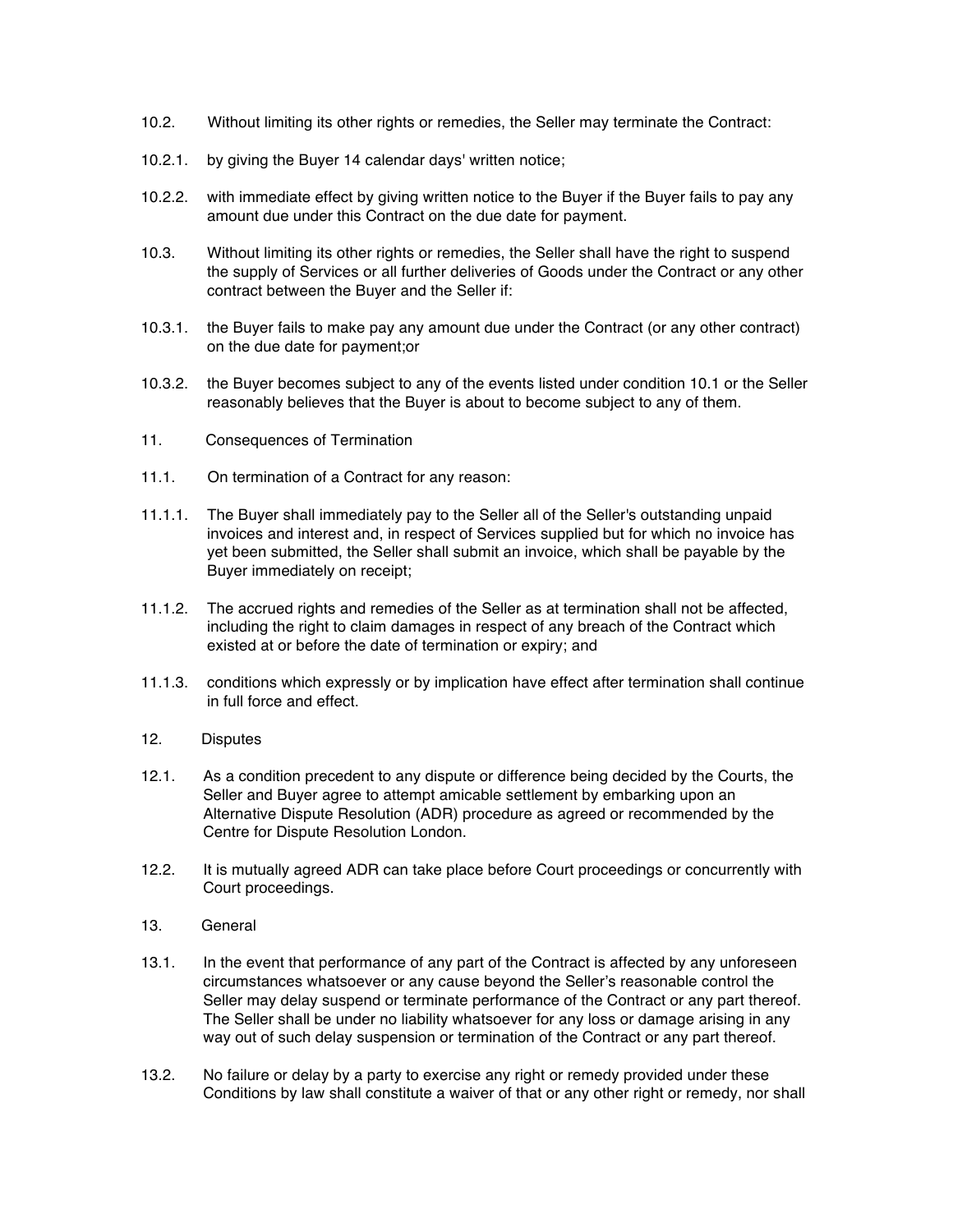it preclude or restrict the further exercise of that or any other right or remedy. No single or partial exercise of such right or remedy shall preclude or restrict the further exercise of that or any other right or remedy.

- 13.3. A person who is not a party to the Contract has no rights under the Contracts (Rights of Third Parties) Act 1998 to enforce any term of the Contract.
- 13.4. No variation to these terms and conditions shall be binding unless made in writing by an authorised signatory of the Seller.
- 13.5. Assignment and subcontracting:
- 13.5.1. The Seller may at any time assign, novate, transfer, charge, subcontract or deal in any other manner with all or any of its rights under the Contract and may subcontract or delegate in any manner any or all of its obligations under the Contract to any third party.
- 13.5.2. The Buyer shall not, without the prior written consent of the Seller, assign, novate, transfer, charge, subcontract or deal in any other manner with all or any of its rights or obligations under the Contract.
- 13.6. Notices:
- 13.6.1 Any notice or other communication required to be given to a party under or in connection with the Contract shall be in writing and shall be delivered to the other party personally or sent by email, prepaid post, special delivery or by commercial courier, at its registered office (if a company) or (in any other case) its principal place of business, or sent by fax to the other party's main fax number.
- 13.6.2. Any notice or other communication shall be deemed to have been duly received if delivered by email, personally, when left at such addressor, if sent by prepaid post or recorded delivery, at 9.00 am on the second business day after posting, or if delivered by commercial courier, on the date and at the time that the courier's delivery receipt is signed, or if sent by fax, on the next business day after transmission.
- 14. Confidentiality
- 14.1. A party (Receiving Party) shall keep in strict confidence all technical or commercial know-how, specifications, inventions, processes or initiatives which are of a confidential nature and have been disclosed to the Receiving Party by the other party (Disclosing Party), its employees, agents or subcontractors, and any other confidential information concerning the Disclosing Party's business or its products or its services which the Receiving Party may obtain. The Receiving Party shall restrict disclosure of such confidential information to such of its employees, agents or subcontractors as need to know it for the purpose of discharging the Receiving Party's obligations under the Contract, and shall ensure that such employees, agents or subcontractors are subject to obligations of confidentiality corresponding to those which bind the Receiving Party.
- 14.2. The restrictions set out in condition 14.1 above do not apply to any use or disclosure authorised by the Disclosing Party or required by law; or any information which is already in, or comes into, the public domain otherwise than through the Receiving Party's unauthorised disclosure.
- 14.3. This clause 14 shall survive termination of the Contract.